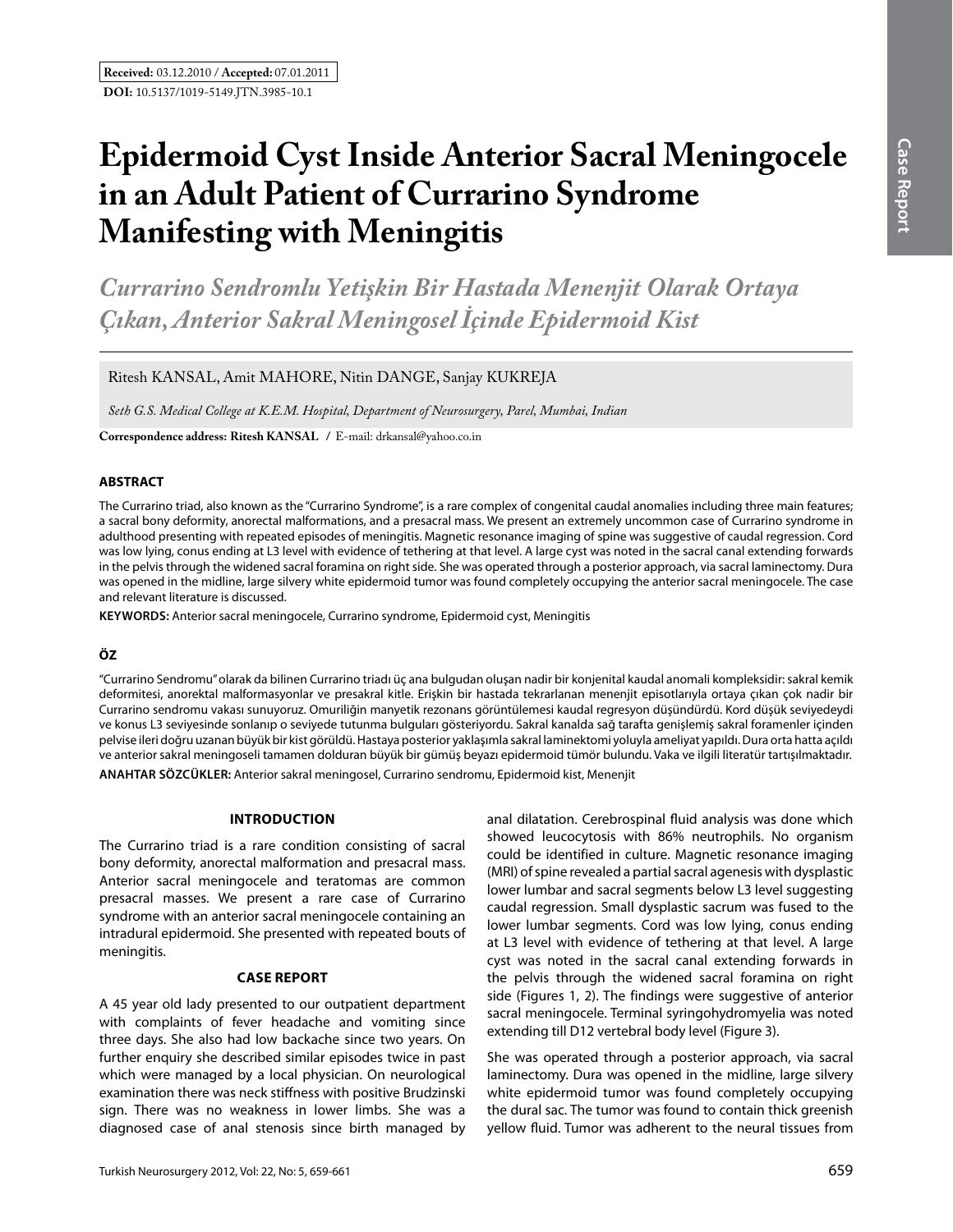which it was gradually dissected. The tumor was found to be entering the pelvis anteriorly from a defect in the sacrum towards the right side which was removed gradually. The anterolateral dural defect was closed by direct suturing of the dura at the neck of the herniation. Post operatively patient was fine with no added neurological deficit.

# **Dıscussıon**

Spinal meningocele is an obvious posterior protrusion of meningeal elements out of the spinal canal, which is



**Figure 1:** T2 W Magnetic resonance imaging image of lumbosacral spine showing partial sacral agenesis with dysplastic lower lumbar and sacral segments below L3 level. Small dysplastic sacrum is fused to the lower lumbar segments. Conus ending at L3 level with evidence of tethering. A large cyst was noted in the sacral canal.



**Figure 2 :** T1 W MRI axial cut of sacral spine showing a cystic cavity in sacrum extending forwards in the pelvis through the widened sacral foramina on right side.

commonly seen in lumbosacral area. Lateral or anterior spinal meningoceles are known although uncommon. Anterior sacral meningocele is defined as a meningeal cyst that occurs in the presacral space into the retroperitoneal and infraperitoneal space due to agenesis of a portion of the anterior sacrum. It is unilocular or multilocular protrusion of the dura and arachnoid out of the sacral spinal canal. This protrusion may occur anteriorly through the body of the sacrum or anterolaterally through an enlarged intervertebral foramen or coalesced foramina as in our case.

The anterior defect in the vertebral column may be a result of disordered embryogenesis. Such faulty development also can result in coexisting abnormalities in the skin, subcutaneous tissues, spine, and internal organs. In approximately 50% of cases, associated malformations are found, such as spina bifida, spinal dysraphism, bicornuate uterus, and imperforate anus.

Anterior sacral meningocele occurs sporadically, but familial cases have been reported as part of the Currarino syndrome. The Currarino triad, also known as the "Currarino Syndrome", is a rare complex of congenital caudal anomalies including three main features; a sacral bony deformity, anorectal malformations, and a presacral mass (1). All the three features were present in our case. Enteric cysts, dermoid cysts, lipomas, leiomyosarcomas, yolk sac tumors, pelvic hamartomas and carcinoid tumors have all been described as pre-sacral masses. However, the most frequent pathologies described are anterior sacral meningoceles and teratomas. It may be uncommonly associated with epidermoid cysts.

Meningitis is a serious complication of Currarino syndrome with high mortality. This complication may be iatrogenic or due to fistulous connection of spinal canal with anus



**Figure 3:** T2 W MRI axial cut of lumbar spine at L1 level showing terminal syringohydromyelia.